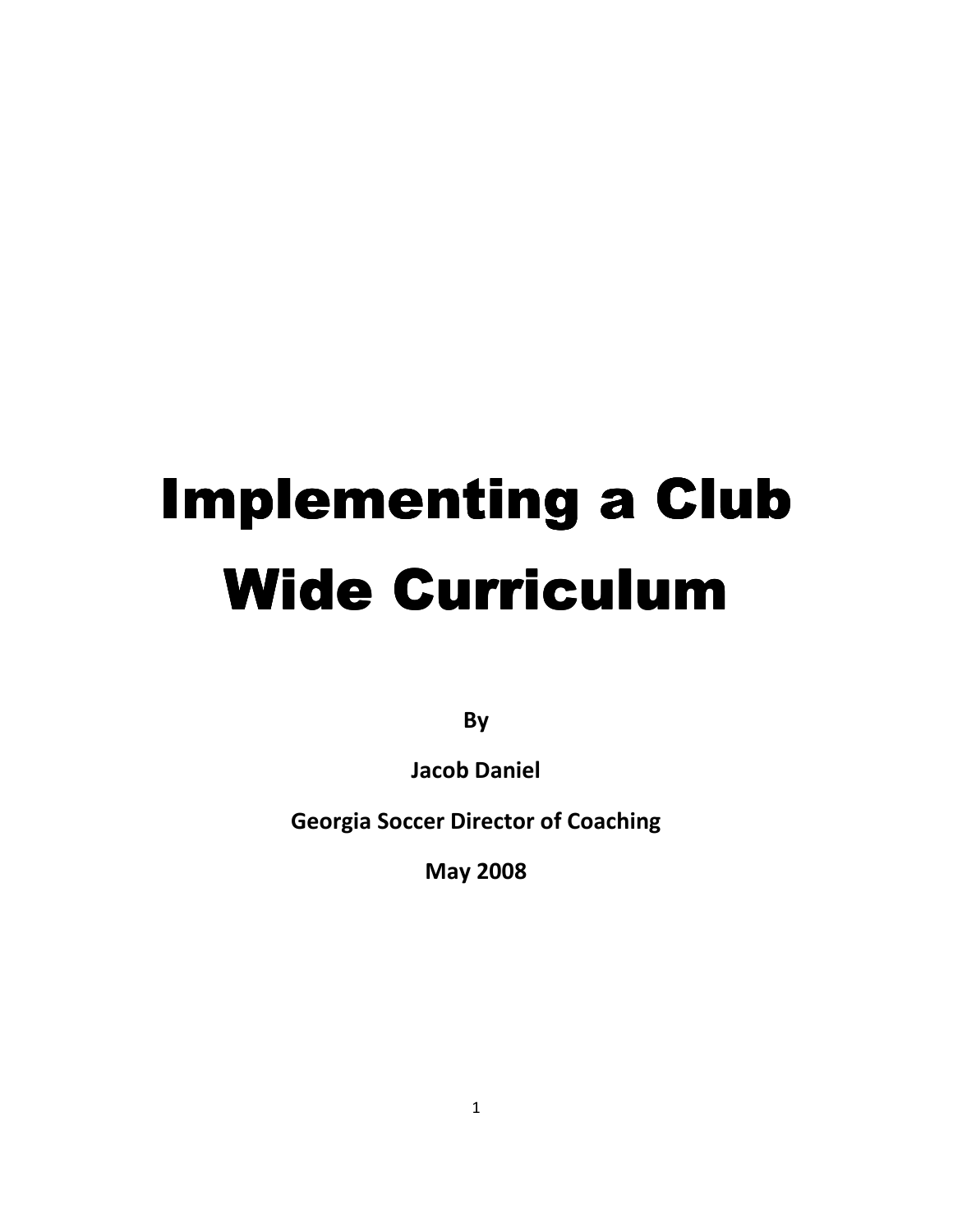## **INTRODUCTION**

The future of youth soccer can be captured in two words: 'Soccer Academies'. Academy is the catch word. Everyone is looking to position their club as a soccer 'academy'. But what does it mean? Most people would agree that the word academy implies a school. A soccer school then. But schools have a curriculum that is utilized to teach and measure the effectiveness of teaching. Therefore, it doesn't make any sense to have an academy but not have a curriculum.

Most clubs already have a 'Club Plan' in place that might include a curriculum and job descriptions and club policies and guidelines. But the questions are: how effective is it? Do the coaches follow it? How is it monitored and evaluated? Does it reflect the club's mission and identity? Many clubs are so wrapped up in the day to day running of their club that they rarely have time to stop, take a step back and try to get a global sense of the direction the club is going.

This article attempts to provide clubs with the framework for implementing a curriculum. Each club can create a curriculum that takes into account its own unique parameters. But regardless of the club's situation, the key player development principles should still form the basis for everything a club does.

The benefits of having a well planned and progressive curriculum are many fold:

- Gives the club identity
- Thorough educational experience for the players that graduates a 'complete' athlete/person
- Gets everyone on the same page
- Coaching staff works as a team rather than a bunch of individual coaches
- Blueprint for staff training
- Easier to monitor and assess effectiveness of programs
- Selling point for the club, Branding
- Keeps administrators and parents from interfering with technical issues

Before a club can design a curriculum, it all must start with a mission and vision statement. The mission statement is followed by a club philosophy that everyone must buy into. And only then, one can start to design the curriculum. Lastly, the organization chart, the club policies, and the staff job descriptions are created to implement the curriculum.

The following pages provide examples of what a club's mission and philosophy could be, followed by a sample curriculum. This gives the reader an idea of how everything flows.

Once the curriculum is laid out, comes the more detailed summary for each age group that would assign priorities to all the topics, the training volume and key coaching points and objectives for each age group. Measurable expectations should also form a part of the age-specific summary. Playing style and formations could also be part of the curriculum for certain age groups and levels. And lastly, a set of activities that would represent the bread and butter of the training sessions prop up everything else. All this information that comes under the curriculum would vary from club to club and is not included in this article. This is where the club DOC would fill in the blanks and complete the whole document to suit his/her club.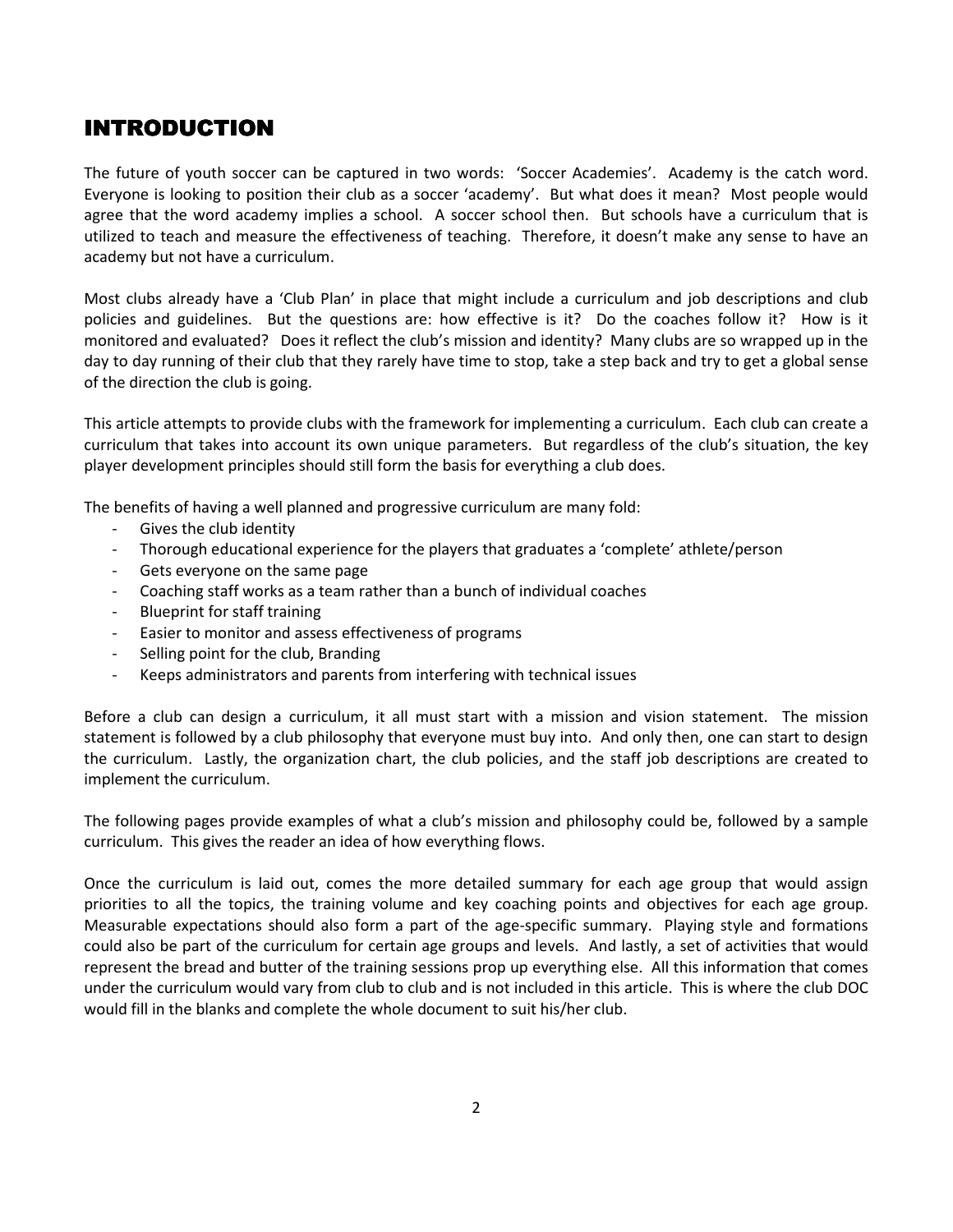## THE CLUB CURRICULUM FLOW CHART

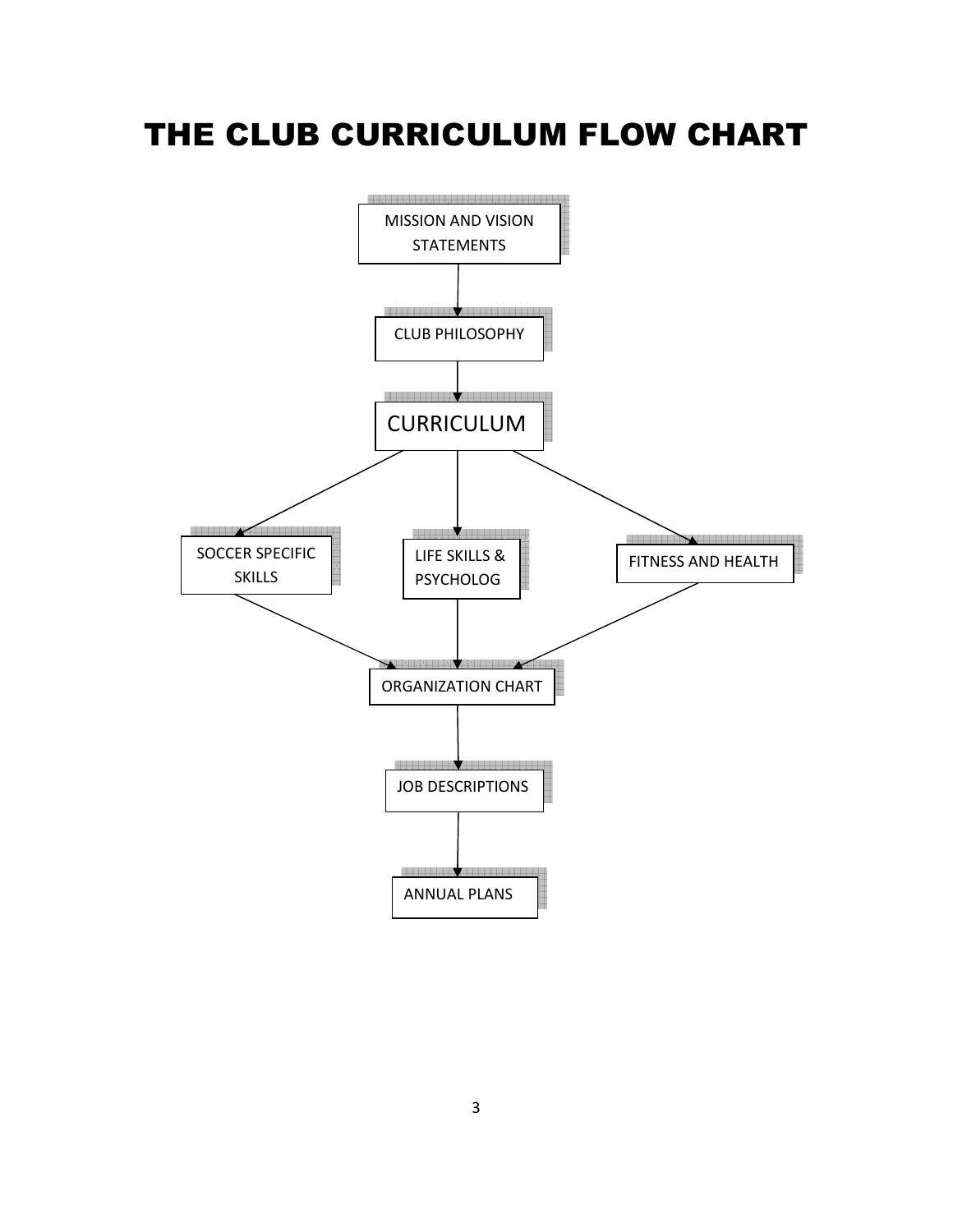## ELITE YOUTH CLUB MISSION AND VISION

The mission of \_\_\_\_\_\_\_\_\_\_\_\_\_\_\_\_\_\_\_\_ youth club is to help foster young players' physical, mental and social growth so they can reach their potential in life through their participation in soccer. The club will provide the highest quality staff, facilities, environment and curriculum to give players the tools to succeed.

The club's vision is to develop a reputation for producing well trained athletes and gain the respect of the national soccer community as a true soccer academy. College coaches, national coaches and professional coaches will recognize the standards of excellence embodied by the club and expect those who graduate from the club to be quality players with a solid soccer foundation and good citizens.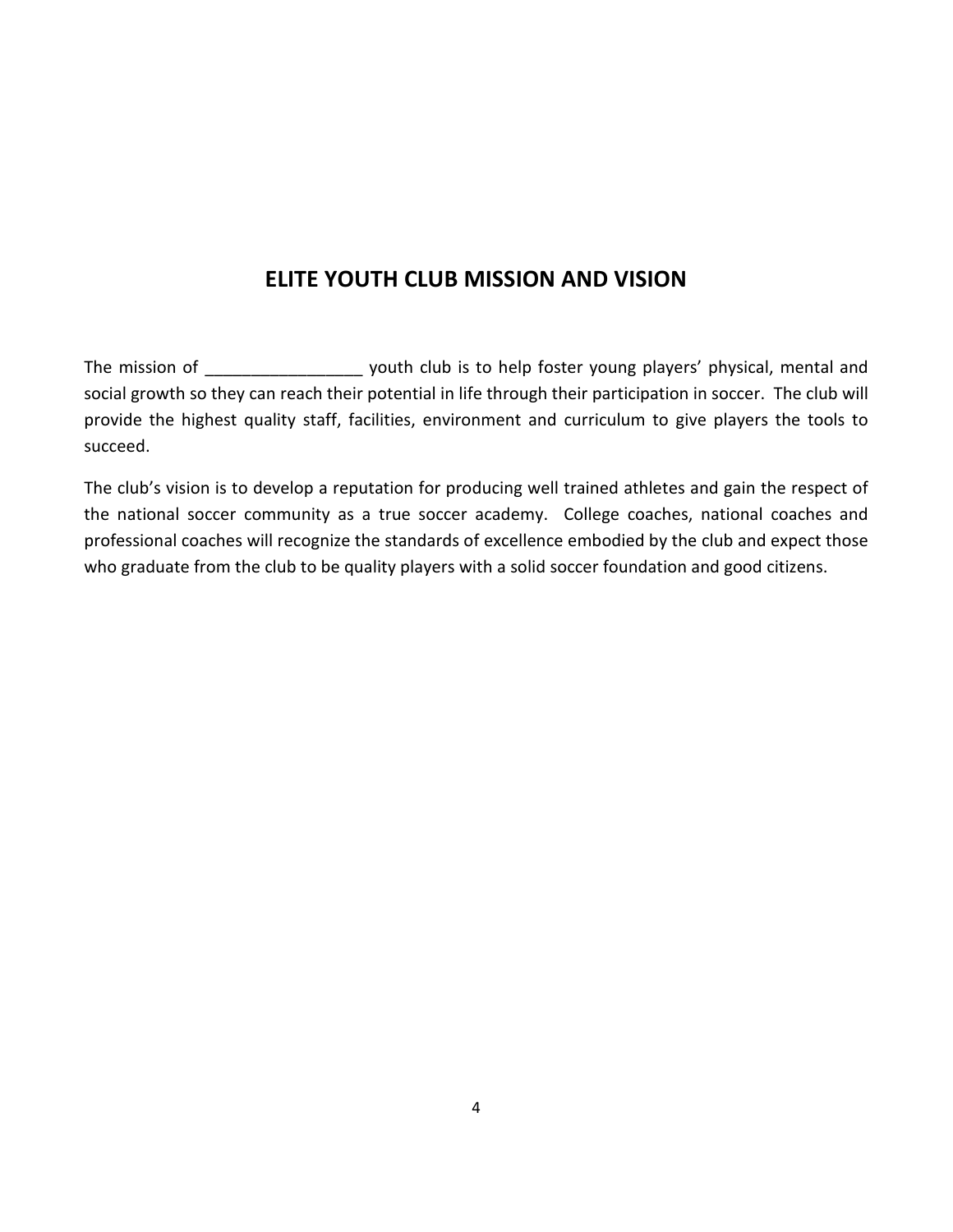## YOUTH CLUB PHILOSOPHY

The club's philosophy is founded on a set of **core principles** that govern the policies, direction, actions and structure of the club. These core principles are:

#### Develop the Person, Not Just the Athlete

A youth soccer club has a responsibility for the overall growth of its young athletes. Our club's philosophy embraces the holistic approach of developing the complete person. Our aim is to complement the home and school environments in the pursuit of developing character, values, self-confidence, independence, analytical skills, social skills, coping skills, and sports skills to prepare young athletes for life. Soccer is just the vehicle for achieving these aims and helping each athlete reach his/her potential in their chosen path in life.

#### Individual Development

Our philosophy is based on what is in the best interest of the individual athlete. This is done through maintaining a healthy balance between individual development and team building. The team is there to serve the needs of the players and no athlete should be expected to sacrifice his/her potential for the sake of the team. This does not preclude the fostering of team ethos and team spirit but the team dynamics should provide the platform for developing interpersonal relationships and social skills rather than surrender individual creativity and ambition. A youth team is just one temporary step in life's ladder, not the top of the ladder. Tomorrow, the athlete will be part of another team.

#### Intrinsic Motivation, Enjoyment and Natural Ability

Our club's philosophy is centered on the belief that athletes can only attain excellence when they are intrinsically motivated and are enjoying their experience. With children, enjoyment and commitment are interdependent and one cannot exist without the other. There are no guarantees for success and, ultimately, it depends to a large extent on the player himself/herself. We recognize that it takes a combination of hard work, strong personal traits and natural athletic ability to reach excellence. But inspiring players to become intrinsically motivated and measure themselves against high standards will be a core objective of our club.

#### Playing Philosophy

Our club believes in playing open, creative, attacking soccer, where players are encouraged to express themselves. Ball possession is emphasized, with attacks built up from the back and players interchanging their positions, as dictated by the game. Aimless kicking, kick-and-chase, and over reliance on physical play are discouraged. Our teams will exhibit good support play around the ball and patience and composure on the ball.

#### Staff in Harmony with the Club's Philosophy

The youth club should foster a positive learning environment in which the technical and administrative staff creates a supportive, player-centered program. Each member of the staff strives to work in harmony with the overall club philosophy. The staff should be highly qualified and include all the diverse disciplines necessary for a sport academy. The staff should work as a team with the single-minded purpose of looking after the welfare of the players.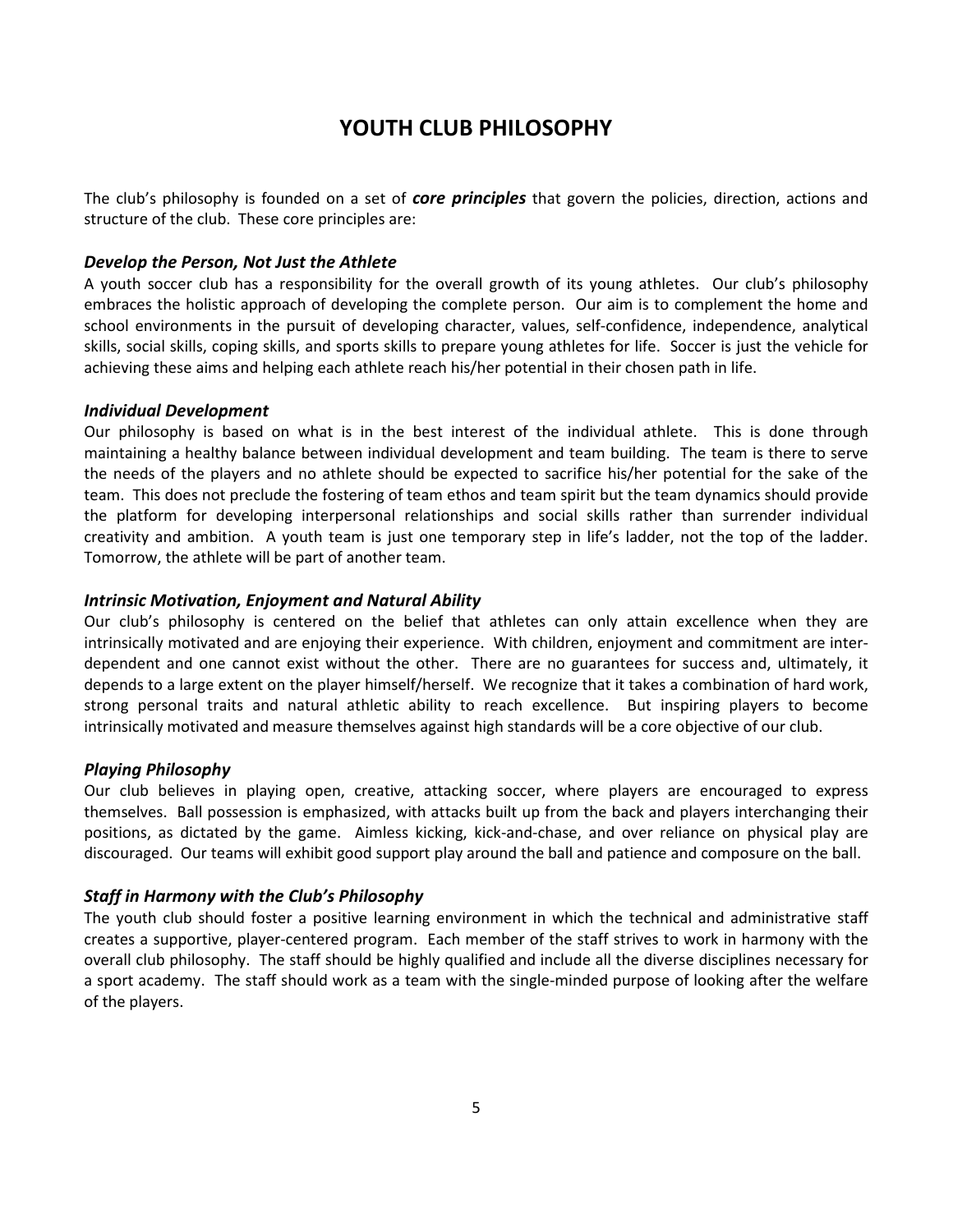## YOUTH CLUB CURICULUM

Our club recognizes that an integrated, club-wide curriculum is the key for optimum player development. There must be a line that connects U-6 to U-19, a line that everyone in the club understands and follows. Without a curriculum, the player development process becomes disjointed, is difficult to monitor and evaluate, and players graduate with skill gaps. A deficit in one stage of the development process will tend to inhibit acquisition of more complex skills at a later stage.

Our club will focus on developing skills that go beyond the mere concepts of attack and defense. It's just as important to develop problem solving skills, communication skills, leadership skills, and foster a positive self image, a natural curiosity and an independent, inquisitive mind. This is accomplished by creating an integrated club wide, age specific curriculum that addresses progressively the following areas:

### Character Development

- 1. Develop self confidence.
- 2. Demonstrate the value of sportsmanship and humility.
- 3. Teach the value of hard work and perseverance.
- 4. Promote leadership and taking responsibility for one's actions.
- 5. Teach respect for mentors and elders as well as opponents.
- 6. Promote academic education and school study.

## Soccer Specific Skills

- 1. Teach individual technique and develop a comfort level with the ball.
- 2. Develop 1v1 skills that allow players to dominate opponents and win individual duels.
- 3. Develop tactical problem solving skills.
- 4. Develop creativity, versatility and adaptability.
- 5. Develop the ability to play in various playing systems.
- 6. Develop a self-reliant player who can make his/her own decisions on the field.

## Fitness and Health

- 1. Develop a progressive program for long term fitness.
- 2. Develop the core soccer fitness needs of speed, agility, strength and stamina.
- 3. Teach and promote a healthy lifestyle with proper balance.
- 4. Develop a lifetime commitment to healthy living.
- 5. Teach nutrition and self-care.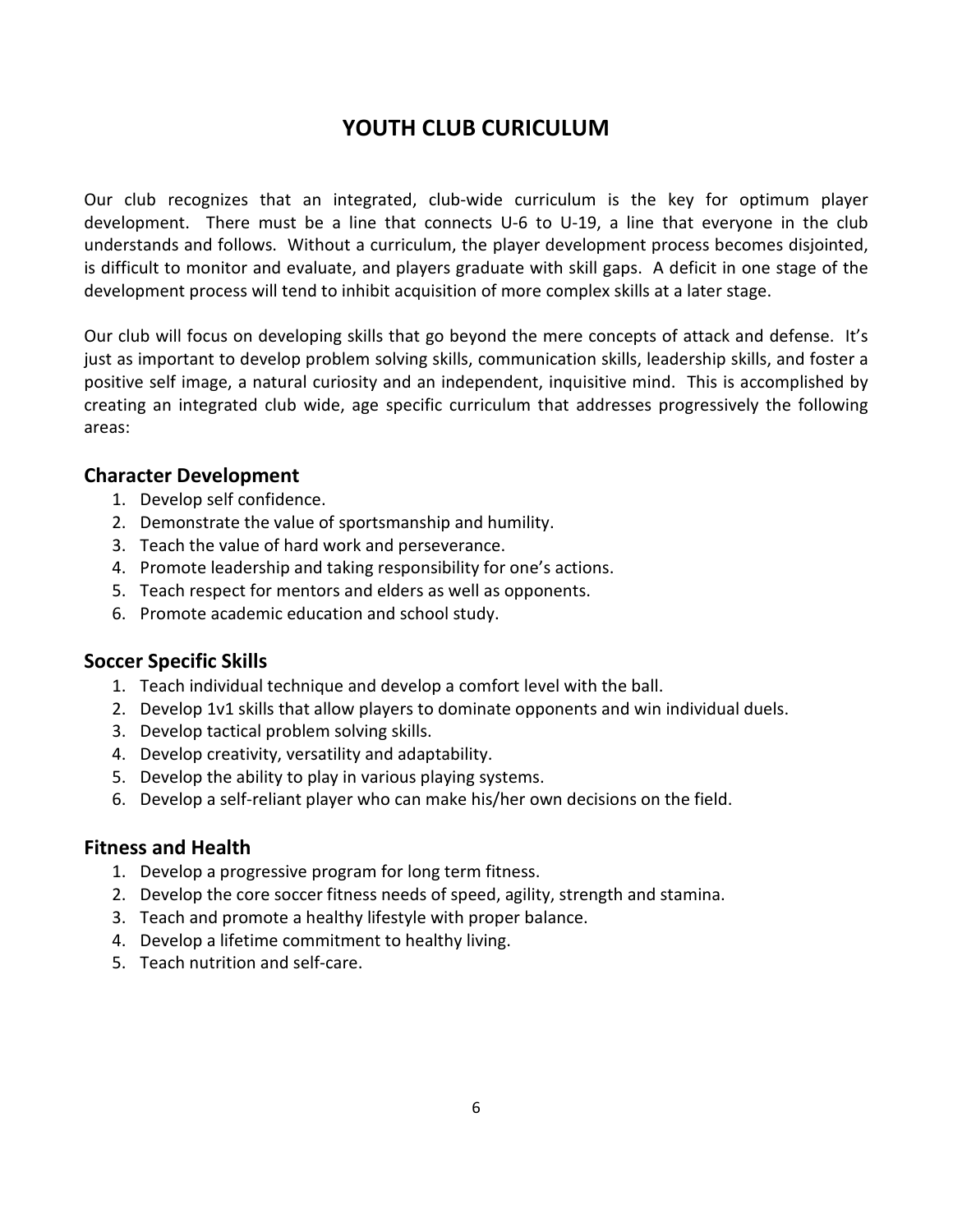## CURRICULUM FOR SOCCER SPECIFIC SKILLS

#### OBJECTIVES OF SOCCER SKILLS CURRICULUM

Our curriculum is based on the Building Block concept, where players are taught age and level specific skills in a progressive sequence. One of the key objectives of the curriculum is to provide a strong foundation with a step by step, progressive plan that enables players to achieve mastery of the ball and develop the tools and skills needed to play at a high level. Skills from one age group are utilized to build more advanced skills later in the continuum.

Although soccer is a team game, its flow is characterized as a succession of individual duels. Team success hinges on the ability of players to win these individual duels. Hence, the ultimate aim is to develop players who can dominate their opponents and win the majority of their individual duels. Players who can dominate opponents are able to play at a high level, in any system and any formation, and are the type of players sought by top level coaches.

#### PRINCIPLES OF PROGRESSION

Players need technical, physical, tactical and psychological tools to win their duels. The technical tools are the foundation of soccer skills. Technique is the body's mechanical execution of ball manipulation, such as receiving, dribbling, passing or shooting the ball. Technique leads to skill. **Skill** is the ability to select and execute the right technique under pressure of the game. So, technique has to do with 'how to' while skill has to do with 'when and why'.

However, before a player can learn soccer techniques and skills, he/she must learn to control his body's movement. Players must first develop the full range of locomotor (running, jumping, hopping, turning, etc) and *nonlocomotor* (pushing, pulling, bending, twisting, etc) movement skills before they can become adept at *manipulative* skills (such as propelling or receiving the ball).

Therefore, the club's curriculum starts at U-6 with teaching locomotor and nonlocomotor movement along with simple ball manipulative skills. Additionally, motor skills acquisition typically progresses from gross motor skills to fine motor skills. Gross motor skills refer to movements of the entire body or large segments of the body, while *fine motor skills* refer to movement requiring precision and dexterity, such as manipulative skills. Manipulative skills are basically the eye-to-hand and eye-to-foot coordination.

The SKILL curriculum therefore should progress from *gross motor skills* (locomotor and nonlocomotor) to *fine motor skills* to *soccer technique* to *soccer skills* within the U-6 through U-18 continuum.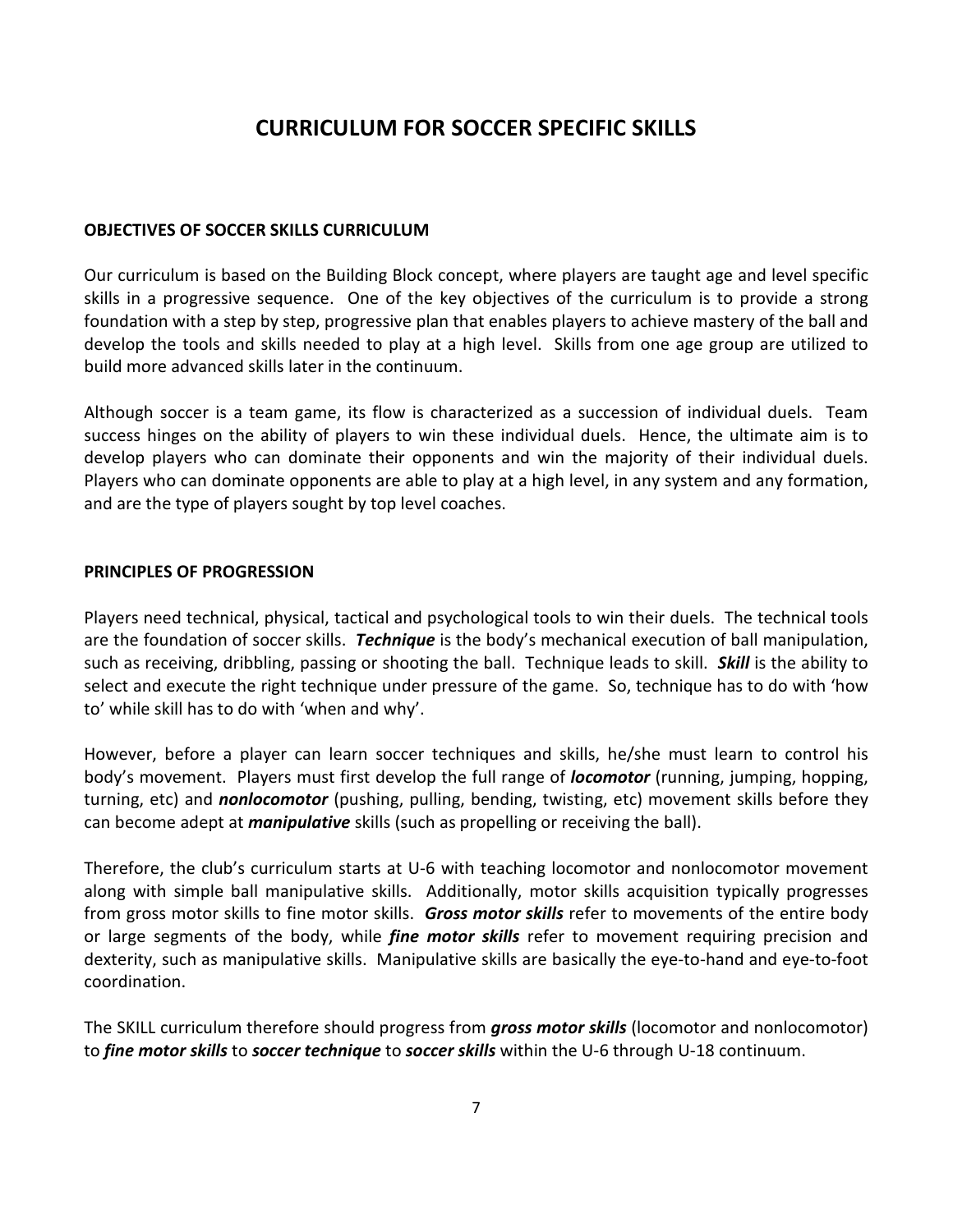#### THE SKILLS PROGRESSION TABLE

In the Building Block approach, there are 4 main phases of individual player's development:

- 1. Body & Ball Mastery Phase: Player and his/her ball (ages 4-16)
- 2. Individual Duel Phase: Player versus opponent (ages 6-18)
- 3. Partner Phase: Player and partner versus opponent (ages 8-18)
- 4. Team Phase: Player uses ball mastery to help team (ages 12-18)

The starting ages for each phase depend on the natural ability and learning skills of the player and can vary from those recommended above. But failure to properly address each phase or skipping a phase or 'fast tracking' players will result in under-developed individuals.

Although each progressive phase starts at a different age, it's important to note that the four phases eventually overlap. Once they start to overlap, one should not focus on a single phase at the expense of the other phases. The curriculum should allow for work on phases one, two and three to continue well into the teens and constantly be reinforced, refined and not be neglected once the Team Oriented Phase kicks in.

| <b>Age</b> | <b>Body &amp; Ball</b>                                                                                                                                                                                                                                                     | <b>Individual</b> | <b>Partner Phase</b>                                                                                                  | <b>Team Phase</b> |
|------------|----------------------------------------------------------------------------------------------------------------------------------------------------------------------------------------------------------------------------------------------------------------------------|-------------------|-----------------------------------------------------------------------------------------------------------------------|-------------------|
|            | <b>Mastery Phase</b>                                                                                                                                                                                                                                                       | <b>Duel Phase</b> |                                                                                                                       |                   |
| $U-6$      | <b>Movement Education</b><br>(Running, Stopping,<br>Balance, Jumping,<br>Hopping, Turning,<br>Skipping, Rolling, etc)<br>Develop ball sense<br>through Dribbling                                                                                                           |                   |                                                                                                                       |                   |
| $U-8$      | <b>Movement Education</b><br>(Same as U-6 plus Pulling,<br>Pushing, Stretching,<br>Bending, Twisting, etc)<br><b>Manipulative Skills</b><br>(Throwing & Catching)<br>rolling balls,<br>Bouncing balls)<br>Dribbling, Juggling,<br><b>Passing</b> ground<br>balls, Shooting | Dribble 1v1       | 2v0, 2v1<br>Cooperative and<br>Competitive activities<br>where two players<br>work together<br>to manipulate the ball |                   |

## **SKILLS PROGRESSION TABLE**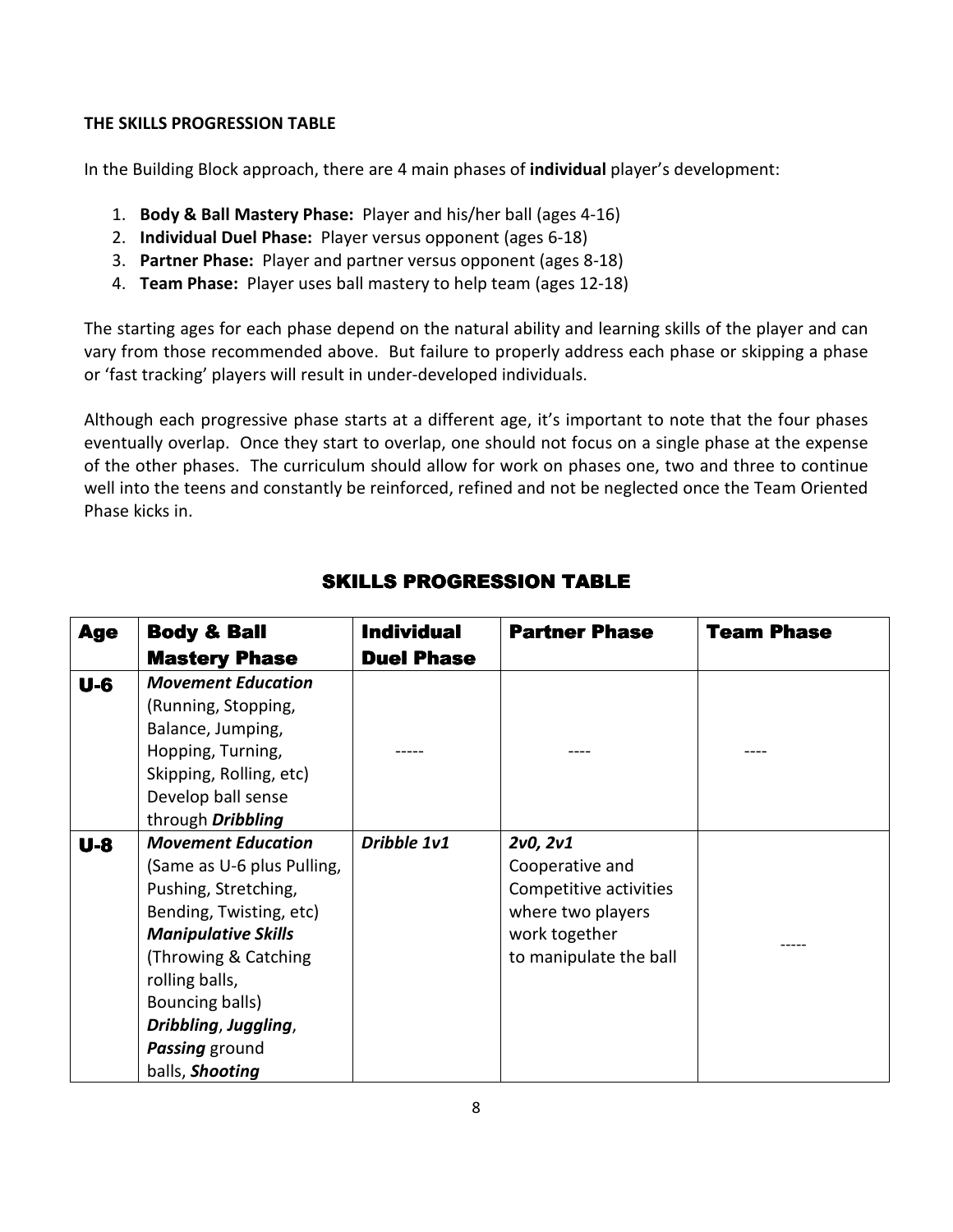| <b>Age</b> | <b>Body &amp; Ball</b>                                                                                                                                                                                                                                                                                                                                                                                                                                                             | <b>Individual</b>                                                                                                                                        | <b>Partner Phase</b>                                                                                                                                                                                                                                                                                                                                  | <b>Team Phase</b>                                                                                                                                                                                                                                                                                                                                                  |
|------------|------------------------------------------------------------------------------------------------------------------------------------------------------------------------------------------------------------------------------------------------------------------------------------------------------------------------------------------------------------------------------------------------------------------------------------------------------------------------------------|----------------------------------------------------------------------------------------------------------------------------------------------------------|-------------------------------------------------------------------------------------------------------------------------------------------------------------------------------------------------------------------------------------------------------------------------------------------------------------------------------------------------------|--------------------------------------------------------------------------------------------------------------------------------------------------------------------------------------------------------------------------------------------------------------------------------------------------------------------------------------------------------------------|
|            | <b>Mastery Phase</b>                                                                                                                                                                                                                                                                                                                                                                                                                                                               | <b>Duel Phase</b>                                                                                                                                        |                                                                                                                                                                                                                                                                                                                                                       |                                                                                                                                                                                                                                                                                                                                                                    |
| $U-10$     | <b>Movement Education</b><br>(Same as U-6/8 plus<br>Running backwards,<br>Running laterally,<br>Agility, Flexibility,<br>Diving, Twirling,<br>Shuffling, Leaping<br><b>Manipulative Skills</b><br>(Throwing & Catching<br>ground, bouncing<br>and air balls<br><b>Feints and Dribbling,</b><br>Receiving with deception,<br><b>Juggling, Passing</b><br>(ground and air<br>balls 10-25 yards, inside<br>and outside of foot),<br><b>Shooting</b> (instep drive),<br><b>Heading</b> | Dribble 1v1<br>Attacking skills:<br>Feints, Shielding,<br>Defending skills:<br>Marking,<br>Jockeying,<br><b>Block tackling</b>                           | <b>2v1 and 2v2</b><br>Attacking skills:<br>Support (angle,<br>position, open<br>body to field)<br><b>Wall Pass, Overlap</b><br>Defending skills:<br><b>Marking</b> (pressure),<br>Positioning (cover),<br><b>Intercepting</b> (reading<br>cues & anticipation)                                                                                        | <b>Two line</b><br>Interaction,<br>Playing through<br>The lines                                                                                                                                                                                                                                                                                                    |
| $U-12$     | <b>Movement Education</b><br>(Same as before, but<br>increase complexity<br>and utilize more<br>agility equipment)<br><b>Feints and Dribbling,</b><br><b>Shielding, Receiving</b><br>with <i>deception</i> ,<br>Juggling,<br>Passing within<br>10-40 yards range<br>(inside & outside<br>of foot, bending<br>passes), Chipping,<br>Shooting (driving,<br>bending), Volleying,<br><b>Crossing, Heading</b>                                                                          | Dribble 1v1<br>Attacking skills:<br>Feints, Shielding,<br>Defending skills:<br>Marking,<br>Jockeying,<br><b>Block tackling,</b><br><b>Slide tackling</b> | <b>2v1 and 2v2</b><br>Attacking skills:<br>Support (angle,<br>position, open<br>body to field)<br><b>Wall Pass, Overlap,</b><br>Crossovers, Off-the-<br><b>Ball Running to</b><br>Destroy Cover and<br>create 1v1.<br>Defending skills:<br><b>Marking</b> (pressure),<br>Positioning (cover),<br><b>Intercepting</b> (reading<br>cues & anticipation) | 3v3 and 4v4<br>Attacking skills:<br><b>Team shape</b><br>(depth & width),<br>Support angles,<br>Triangles,<br>Off-the-ball Runs,<br><b>Switching Point</b><br><b>Of Attack</b><br>Defending skills:<br>Marking,<br>Positioning,<br>Intercepting<br><b>8v8</b><br><b>Three line</b><br><b>Interaction</b><br>Playing through<br>The lines<br><b>Zonal Defending</b> |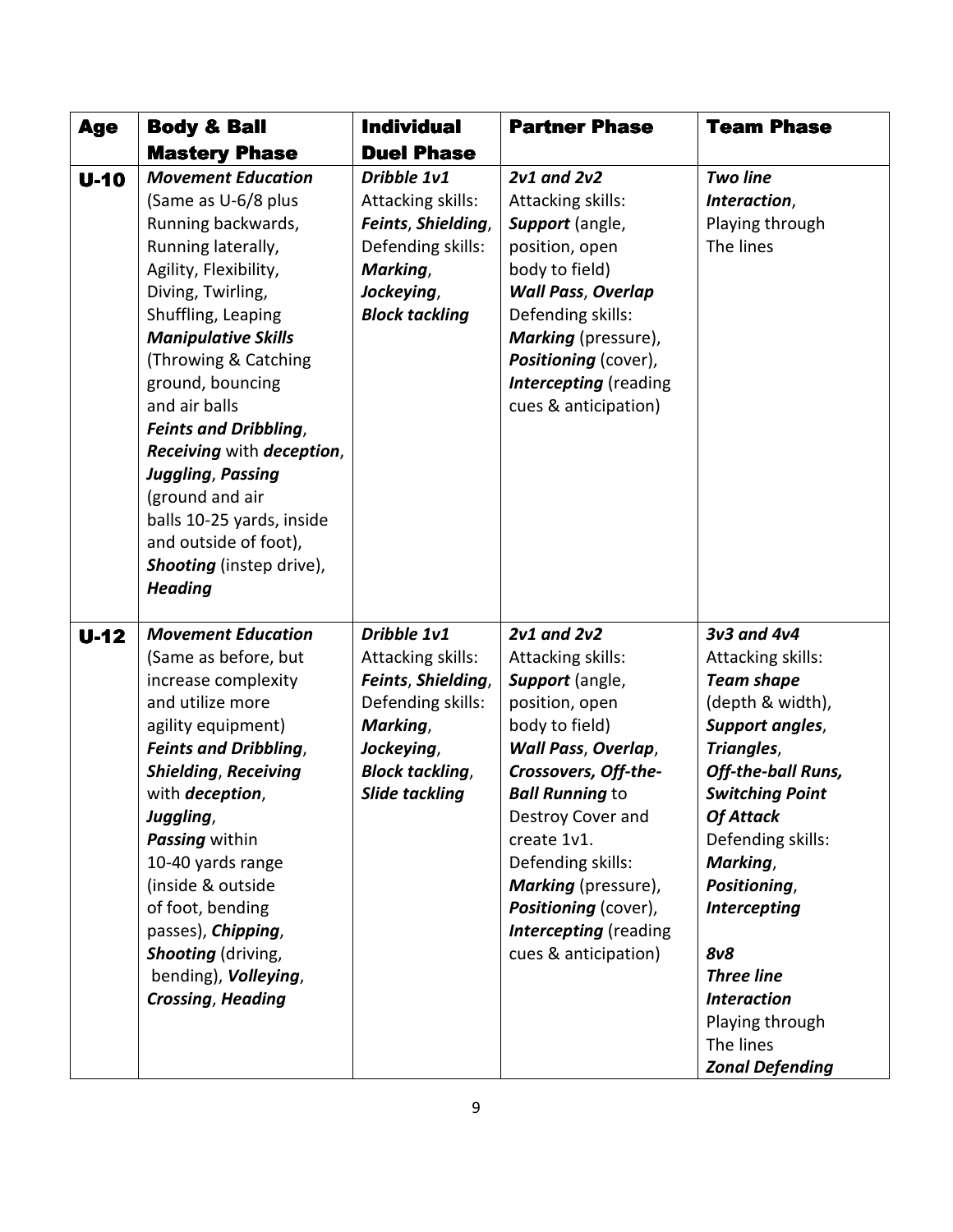| <b>Age</b> | <b>Body &amp; Ball</b>                                                                                                                                                                                                                                                                                                                                                                                                                      | <b>Individual</b>                                                                                                                                                                | <b>Partner Phase</b>                                                                                                                                                                                                                                                                                                                                  | <b>Team Phase</b>                                                                                                                                                                                                                                                                                                                                                                                                                                                                                              |
|------------|---------------------------------------------------------------------------------------------------------------------------------------------------------------------------------------------------------------------------------------------------------------------------------------------------------------------------------------------------------------------------------------------------------------------------------------------|----------------------------------------------------------------------------------------------------------------------------------------------------------------------------------|-------------------------------------------------------------------------------------------------------------------------------------------------------------------------------------------------------------------------------------------------------------------------------------------------------------------------------------------------------|----------------------------------------------------------------------------------------------------------------------------------------------------------------------------------------------------------------------------------------------------------------------------------------------------------------------------------------------------------------------------------------------------------------------------------------------------------------------------------------------------------------|
|            | <b>Mastery Phase</b>                                                                                                                                                                                                                                                                                                                                                                                                                        | <b>Duel Phase</b>                                                                                                                                                                |                                                                                                                                                                                                                                                                                                                                                       |                                                                                                                                                                                                                                                                                                                                                                                                                                                                                                                |
| $U-14$     | <b>Movement Education</b><br>(Same as before, but<br>increase complexity<br>and utilize more<br>agility equipment)<br><b>Feints and Dribbling,</b><br><b>Shielding, Receiving</b><br>with <i>deception</i> ,<br>Juggling, Passing<br>Within 10-50 yards<br>range (inside & outside<br>of foot, bending<br>passes), Chipping,<br>Shooting (driving,<br>bending), Volleying,<br><b>Crossing, Heading</b>                                      | Dribble 1v1<br>Attacking skills:<br>Feints, Shielding,<br>Defending skills:<br>Marking,<br>Jockeying,<br><b>Block tackling,</b><br><b>Slide tackling</b>                         | <b>2v1 and 2v2</b><br>Attacking skills:<br>Support (angle,<br>position, open<br>body to field)<br><b>Wall Pass, Overlap,</b><br>Crossovers, Off-the-<br><b>Ball Running to</b><br>Destroy Cover and<br>create 1v1.<br>Defending skills:<br><b>Marking</b> (pressure),<br>Positioning (cover),<br><b>Intercepting</b> (reading<br>cues & anticipation) | 4v4 & 5v5<br>Attacking skills:<br><b>Team Shape</b><br>(depth & width),<br><b>Support angles,</b><br><b>Triangles, Transition,</b><br>Off-the-ball Runs,<br><b>Flank Play,</b><br>Possession Rhythm,<br><b>Switching Point</b><br><b>Of Attack</b><br>Defending skills:<br><b>Marking, Positioning,</b><br>Intercepting,<br>Compactness,<br><b>Balance, Transition</b><br>11v11<br><b>Three line</b><br><b>Interaction</b><br>Playing through<br>The lines<br><b>Zonal Defending</b>                           |
| $U-16$     | <b>Movement Education</b><br><b>Speed &amp; Agility</b><br>(Same as before, but<br>increase complexity<br>and utilize more<br>agility equipment)<br><b>Feints and Dribbling,</b><br><b>Shielding, Receiving</b><br>with <i>deception</i> ,<br><b>Juggling, Passing</b><br>Within 10-60 yards<br>range (inside & outside<br>of foot, bending<br>passes), Chipping,<br>Shooting (driving,<br>bending), Volleying,<br><b>Crossing, Heading</b> | Dribble 1v1, 1v2<br>Attacking skills:<br>Feints, Shielding,<br>Defending skills:<br>Marking,<br>Jockeying,<br><b>Double Marking,</b><br><b>Block tackling,</b><br>Slide tackling | <b>2v2 and 2v3</b><br>Attacking skills:<br>Support (angle,<br>position, open<br>body to field)<br><b>Wall Pass, Overlap,</b><br>Crossovers, Off-the-<br><b>Ball Running to</b><br>Destroy Cover and<br>create 1v1.<br>Defending skills:<br>Marking (pressure),<br>Positioning (cover),<br><b>Intercepting</b> (reading<br>cues & anticipation)        | <b>5v5 and 6v6</b><br>Attacking skills:<br><b>Team shape</b><br>(depth & width),<br><b>Support angles,</b><br><b>Triangles, Transition,</b><br>Off-the-ball Runs,<br><b>Flank Play,</b><br><b>Possession Rhythm,</b><br><b>Switching Point</b><br><b>Of Attack</b><br>Defending skills:<br><b>Marking, Positioning,</b><br>Intercepting,<br>Compactness,<br><b>Balance, Pressing,</b><br><b>Transition</b><br>11v11<br><b>Three line Interaction</b><br>Playing through<br>The lines<br><b>Zonal Defending</b> |